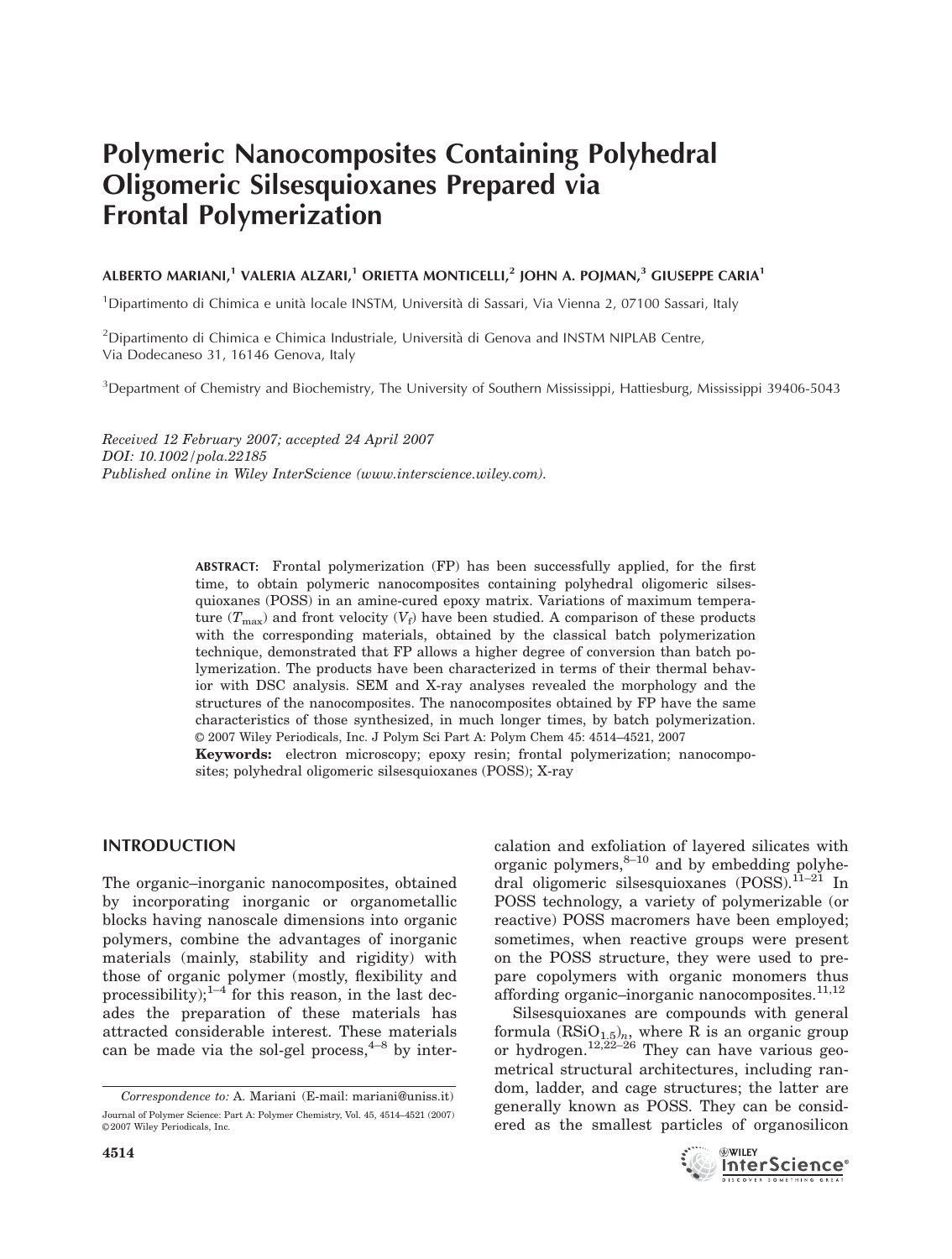currently available, and their structure is an organic–inorganic hybrid, in which compatibility with the polymer matrix is ensured by the presence of the organic pendent groups linked to the inorganic POSS cage.

POSS have been used for a variety of applications, from low dielectric constant materials to new resists for electron beam lithography materials and high temperature lubricants.<sup>27</sup> Among the various applications of POSS, the preparation of polymer nanocomposites and hybrids, with the aim of obtaining multifunctional materials with intermediate properties, comprised between those of organic polymers and of ceramics, is actually one of the most important fields. Indeed, POSSs have been successfully used to improve polymer properties such as oxidation resistance, temperature, and mechanical properties; in some cases, an interesting reduction of polymer flammability was reached.<sup>28,29</sup>

In the present article, we describe the first preparation of nanocomposites containing POSS by using frontal polymerization (FP). FP uses the exothermicity of the polymerization reaction to promote the conversion of the monomer into polymer. If the amount of dissipated heat is not too large, a sufficient amount of energy able to induce the polymerization of the monomer close to the hot zone is provided. The result is the formation of a hot polymerization front capable of propagating through the reactor.

Among the advantages of this method one can mention: high reaction rate, short reaction time, low energy consumption, and the possibility of conducting polymerization in an ecologically friendly way, avoiding additional solvent (if conversion is sufficiently high so that no solvent-based purification is required).

Initially investigated by Chechilo et al.,  $30$  FP was lately extensively studied by Pojman and coworkers who polymerized acrylic monomers $^{31-33}$ and epoxy resins.<sup>34</sup> In recent years, Mariani and coworkers have extended the use of the FP technique to other polymerizing systems, specifically dicyclopentadiene, $35$  polyurethanes $36,37$  interpenetrating polymer networks<sup>38</sup> an unsaturated polyester/styrene.<sup>39</sup> Several applications of FP have been proposed: White and coworkers investigated the curing of epoxy-based materials,<sup>40</sup> Pojman and cowokers prepared thermochromic  $composites<sup>41</sup>$  and polymer-dispersed liquid crystal (PDLC) materials,<sup>42</sup> Morbidelli and coworkers obtained homogenous polymer blends $43$ and copolymers,<sup>44</sup> Washington and Steinbock

Journal of Polymer Science: Part A: Polymer Chemistry DOI 10.1002/pola

synthesized hydrogels,<sup>45</sup> Mariani et al. prepared PDLC films<sup>46</sup> and applied FP to the consolidation of porous materials.<sup>47</sup> There are several patents relating to frontal polymerization.<sup>48-54</sup> Pojman et al. demonstrated FP with thiol-ene chemistry.<sup>55</sup> McFardland et al. studied FP with microencapsulated initiators.<sup>56,57</sup>

Crivello studied the design and synthesis of glycidyl ethers that undergo frontal polymerization.58,59 Recently, Hu frontally copolymerized urethane-acrylates.<sup>60</sup>

A current comprehensive bibliography of frontal polymerization can be obtained at http://pojman.com/FP.html.

In this work, we report the synthesis of epoxy resins containing POSS by FP and classical (batch) polymerization and their characterization with differential scanning calorimetry (DSC), SEM, and X-ray analysis.

## EXPERIMENTAL

Front temperature measurements were made with a K-type thermocouple connected to a digital thermometer reader Delta Ohm model DO 9416. DSC measurements were obtained with a DSC Q100 Waters TA Instruments in a temperature range between  $-100$  and  $+250$  °C, with a heating rate of 10  $\degree$ C/min, under argon atmosphere.

The Si distribution was determined by SEM-EDS analysis using a Leo Steroscan-440 scanning electron microscopy, equipped with an EDS system (Oxford Link-Gem). Samples were prepared by freezing pieces of the extruded strand in liquid nitrogen followed by high-speed impact to create fresh fracture surfaces and coated with carbon before analysis.

X-ray analysis was performed on an X-Ray Diffractometer (PHILIPS by Bragg-Brentano geometry using Ni-filtered Cu  $K_{\alpha 1}$ ).

Wide angle X-ray diffraction (WAXD) patterns were recorded using a Philips PW 1830 powder diffractometer (Ni-filtered Cu Ka radiation).

TGA measurements were performed using a TA Instrument thermobalance, TGA 2050, under either nitrogen or air flow, at a heating rate of  $10$  °C/min. Samples prepared by using both FP and batch polymerizations are characterized by the same degradation behavior, namely they decompose in nitrogen in a single step at  $360$  °C, while in air the degradation consists of two peaks (360 and 560  $\degree$ C).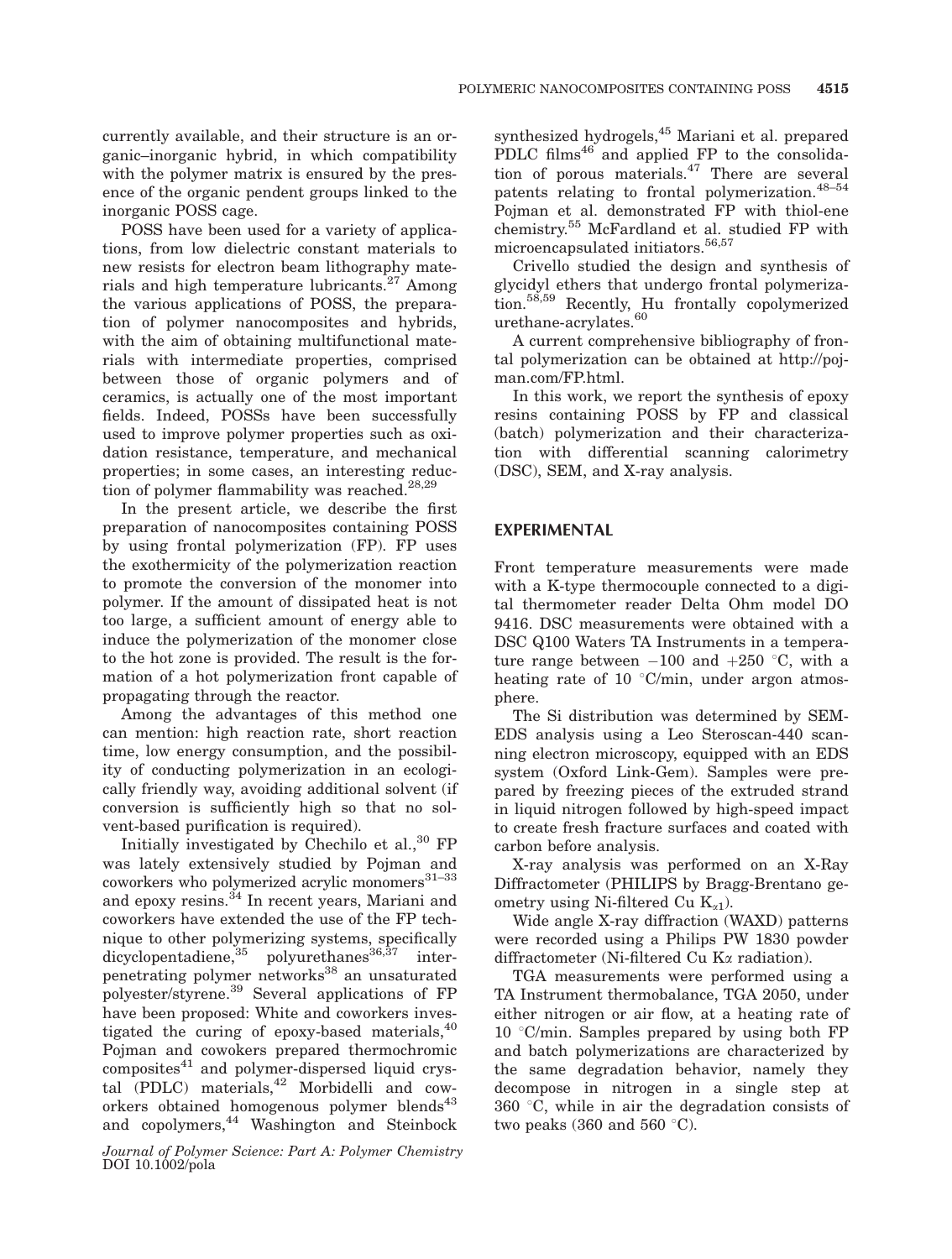#### Materials

All materials were used as received.

EP0408.0503 EpoxyCyclohexyl-POSS Cage Mixture, 60%  $n = 8$  (15%), 10 (67%), 12 (18%) ( $n = 10$  shown)  $C_{80}H_{130}O_{25}Si_{10}$ Appearance: glassy, yellow, solid M<sub>w</sub> average: 1791 from Hybrid Plastics

## Methodology

In the system, the epoxy groups are not only from DGEBA but also from polyhedral oligomeric silsesquioxanes (POSS). The ratio of epoxy to amine hydrogens was maintained at (4:5), but the proportion of epoxy groups derived from DGEBA and POSS was allowed to vary. Different mixtures of DGEBA, DETA, and POSS were prepared, with variable content of the epoxy groups: 0, 1, 3, 5, 7, 10 mol  $%$  of epoxy groups deriving from POSS (Table 1). Pot life of the mixture at room temperature exceeded 4 h.

Each mixture was used for two kinds of synthesis: frontal polymerization and batch (classical) polymerization (oil bath,  $80^{\circ}$ C, 1 h).

The POSS resin was not pure but contained a large quantity of impurities (40% of ''unknown resin,'' hereinafter UR), reported to be chemically inert. All the stoichiometric calculations take this fact into account. The resin interacted physically with the system, by removing heat from the polymerization front, varying the total  $C_p$ , and influencing  $T_g$  values of the final polymers. The effect was more evident as the POSS content increased. For example, in sample F1, the content of inert resin was 0.6 wt % only; whereas, F10 contained 5.50 wt % of inert resin.

Only mixtures having a POSS content ranging from 0 to 10% allowed FP to be carried out. For larger quantity FP stopped due to: (i) convective fingering; (ii) increase of inert resin concentration, which slowed the rate of reaction by both lowering the concentration of reagents and by absorbing heat and thus lowering the front temperature (Table 1).

## Frontal Polymerization

In a typical run, a nonadiabatic glass test tube (inner diameter: 0.8 cm, length: 5.3 cm) was loaded with an appropriate quantity of a DGEBA/DETA/POSS mixture (mixture height was always 4.0 cm).

|                | Samples        |                                                      |                |               |                    |
|----------------|----------------|------------------------------------------------------|----------------|---------------|--------------------|
| FP             | Batch          | <b>Epoxy Groups Deriving</b><br>from POSS (mol $%$ ) | POSS (wt $%$ ) | UR (wt $\%$ ) | $POSS + UR$ (wt %) |
| $_{\rm F0}$    | B <sub>0</sub> | 0                                                    | $\Omega$       | $\Omega$      | 0                  |
| F1             | B1             |                                                      | 0.90           | 0.60          | 1.50               |
| F3             | B3             | 3                                                    | 2.67           | 1.78          | 4.45               |
| F <sub>5</sub> | B <sub>5</sub> | 5                                                    | 4.40           | 2.94          | 7.34               |
| F7             | B7             | $\overline{ }$                                       | 6.08           | 4.05          | 10.13              |
| F10            | <b>B10</b>     | 10                                                   | 8.24           | 5.50          | 13.74              |

Table 1. Quantity of Reagents Used

Journal of Polymer Science: Part A: Polymer Chemistry DOI 10.1002/pola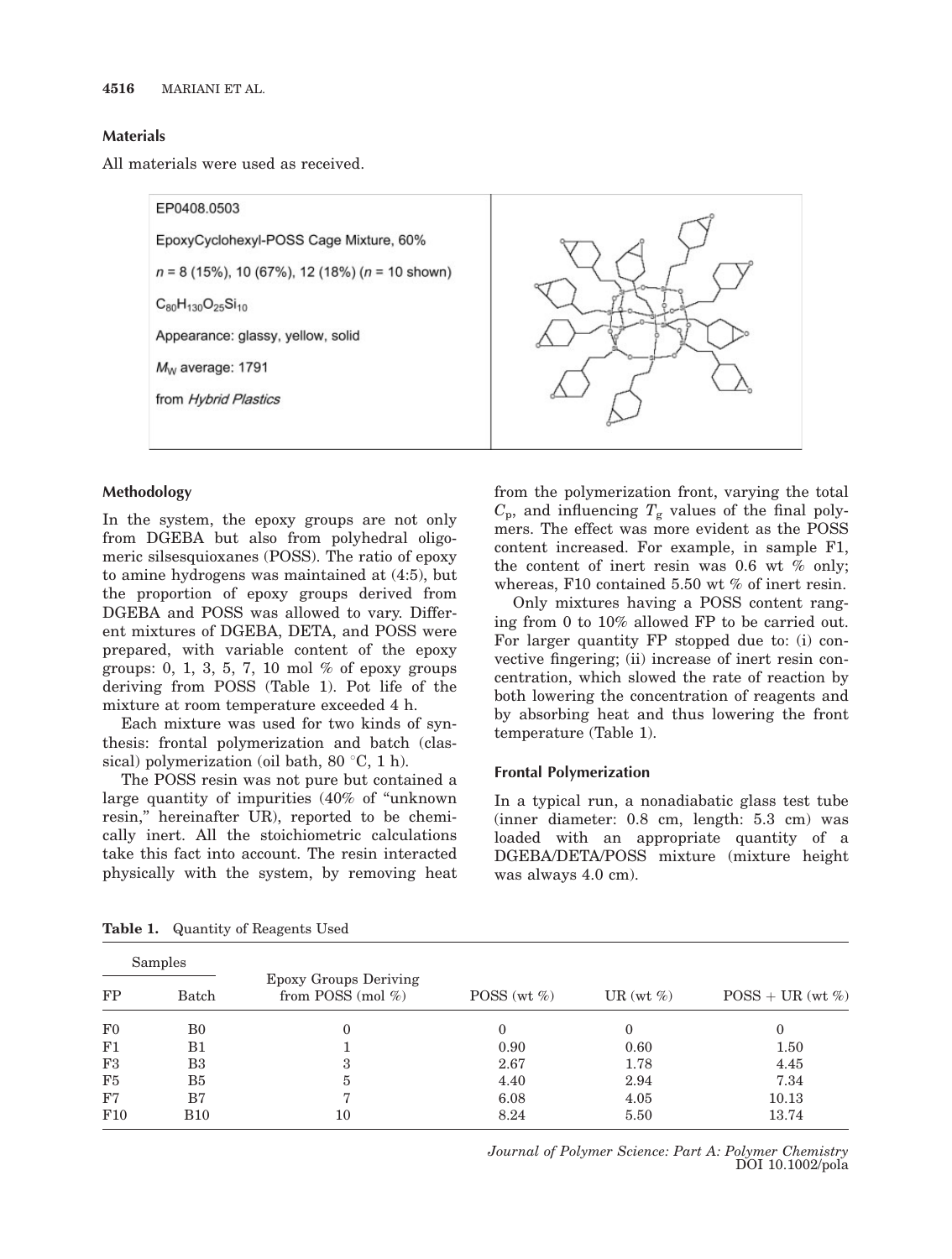

Figure 1. Temperature profile of a self-propagating front (sample F1). [Color figure can be viewed in the online issue, which is available at www.interscience. wiley.com.]

A K-type thermocouple was placed into the above mixtures and located at about 1 cm from the bottom of the tube. Temperature was monitored with a digital thermocouple reader. FP reactions were ignited by heating the external wall of the tube in correspondence of the upper surface of the mixture until the formation of the traveling front became evident. Position of the front as a function of time was recorded from the first centimeter of propagation, and  $V_f$  calculated.

#### Batch Polymerization

The same DGEBA/DETA/POSS mixtures were also polymerized by the standard batch method in reactors placed in a thermostatic oil bath set at 80 $\degree$ C for 1 h.

#### RESULTS AND DISCUSSION

Figure 1 shows a typical temperature profile. As can be seen, the temperature value recorded by



Figure 2. Front position as a function of time (sample F1). [Color figure can be viewed in the online issue, which is available at www.interscience.wiley. com.]

Journal of Polymer Science: Part A: Polymer Chemistry DOI 10.1002/pola



Figure 3. Front velocity as a function of POSS content (mol %). [Color figure can be viewed in the online issue, which is available at www.interscience.wiley. com.]

the thermocouple remains constant until front crosses its junction. This indicates that pure FP is occurring. Indeed, if it were not the case, due to the exothermicity of a possible simultaneous polymerization reaction, a progressive temperature increase should be observed. The maximum temperature reached by the front,  $T_{\text{max}}$ , one of the main parameters generally taken into account in this kind of study, is also indicated and defined.

As can be seen in Figure 2, which refers to a typical example (sample F1), the front velocity  $(V_f)$  remained constant during the entire experiment, further confirming that pure frontal polymerization was occurring without batch polymerization.

For each FP run,  $V_f$  and  $T_{\text{max}}$  were recorded. Figures 3 and 4 show the behaviors of these parameters as functions of POSS content.

 $V_f$  values range from 0.8 cm/min (0% POSS mixture) to 0.5 cm/min (10% POSS mixture) thus becoming lower as the POSS concentration increases.  $T_{\text{max}}$  values decrease from 239 °C (0%) POSS mixture) to 187 °C (10% POSS mixture).



Figure 4. Front maximum temperature as a function of POSS content (mol %). [Color figure can be viewed in the online issue, which is available at www.interscience.wiley.com.]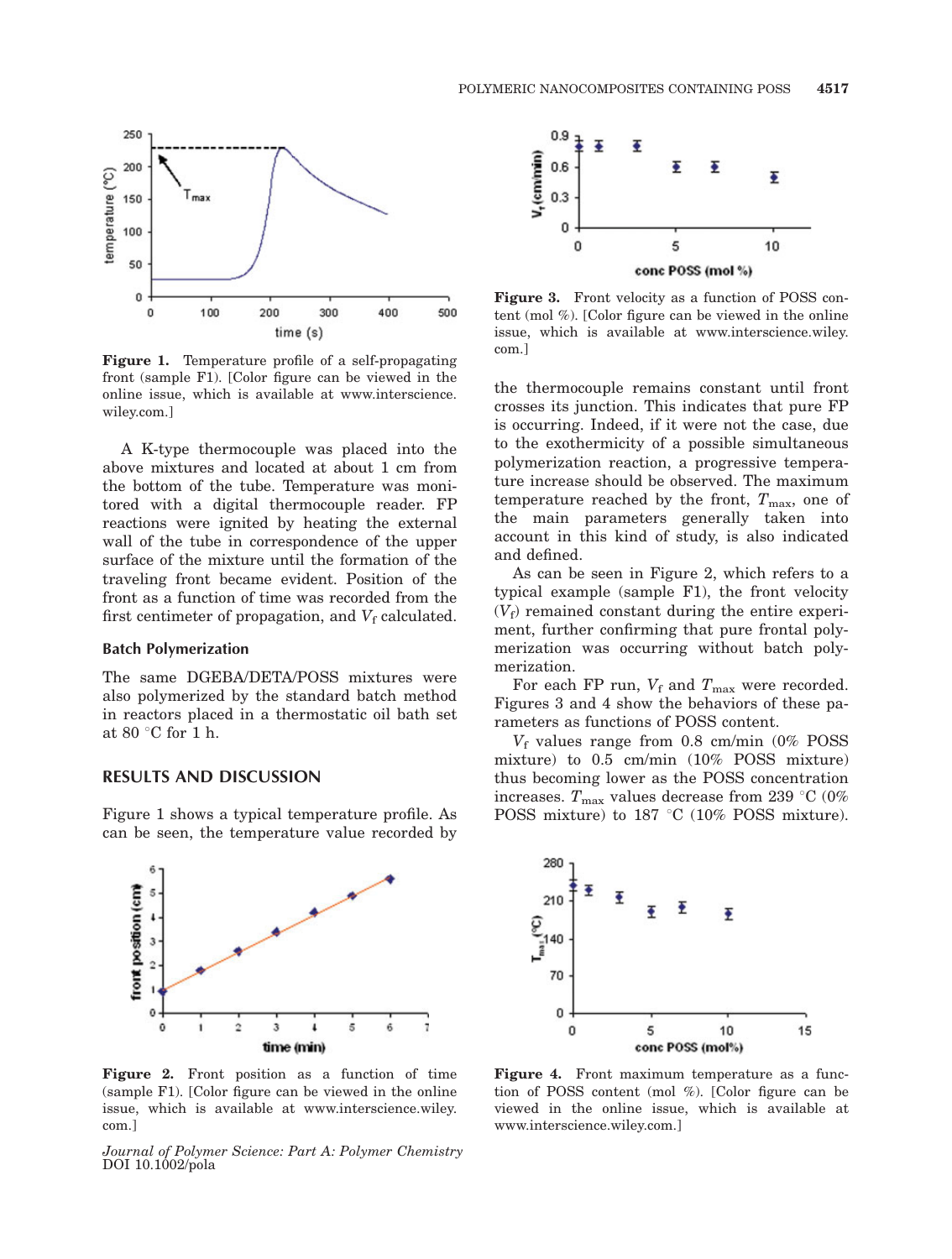

Figure 5. DSC first scans on the FP samples at different content of POSS. Percentage indicates the mole percentage of epoxy groups deriving from POSS. [Color figure can be viewed in the online issue, which is available at www.interscience.wiley.com.]

This occurs for two reasons. These results are consistent with the 40% of the POSS resin that is inert acting as a heat sink and as a diluent to the second-order epoxy-amine reaction.

#### Characterization of the Nanocomposites

We investigated some of their thermal properties of nanocomposites obtained by FP and those prepared by batch polymerization. For each FP and BATCH sample, two heating ramps were carried out, from  $-100$  to 250 °C. The first scans



Figure 6. DSC first scans on the BATCH samples at different content of POSS. Percentage indicates the mole percentage of epoxy groups deriving from POSS. [Color figure can be viewed in the online issue, which is available at www.interscience.wiley.com.]



Figure 7. DSC second scans on the FP samples at different content of POSS. Percentage indicates the mole percentage of epoxy groups deriving from POSS. [Color figure can be viewed in the online issue, which is available at www.interscience.wiley.com.]

(Figs. 5 and 6) were performed to determine the residual polymerization enthalpy for calculating the degree of conversion. The second scans (Figs. 7 and 8) were done to determine glass transition temperatures  $(T_g)$ .

In Figures 5–8, two transition temperatures are evident:  $T_{g1}$ , at lower temperatures (in the range from  $-3$  to 23 °C), and  $T_{g2}$ , at higher temperatures (in the range from 100 to 134  $\degree$ C). In the first scans of both FP and BATCH composites (Figs. 5 and 6, respectively), some irregularities are evident; they are probably due to the presence of impurities and/or unreacted low mo-



Figure 8. DSC second scans on the BATCH samples at different content of POSS. Percentage indicates the mole percentage of epoxy groups deriving from POSS. [Color figure can be viewed in the online issue, which is available at www.interscience.wiley.com.]

Journal of Polymer Science: Part A: Polymer Chemistry DOI 10.1002/pola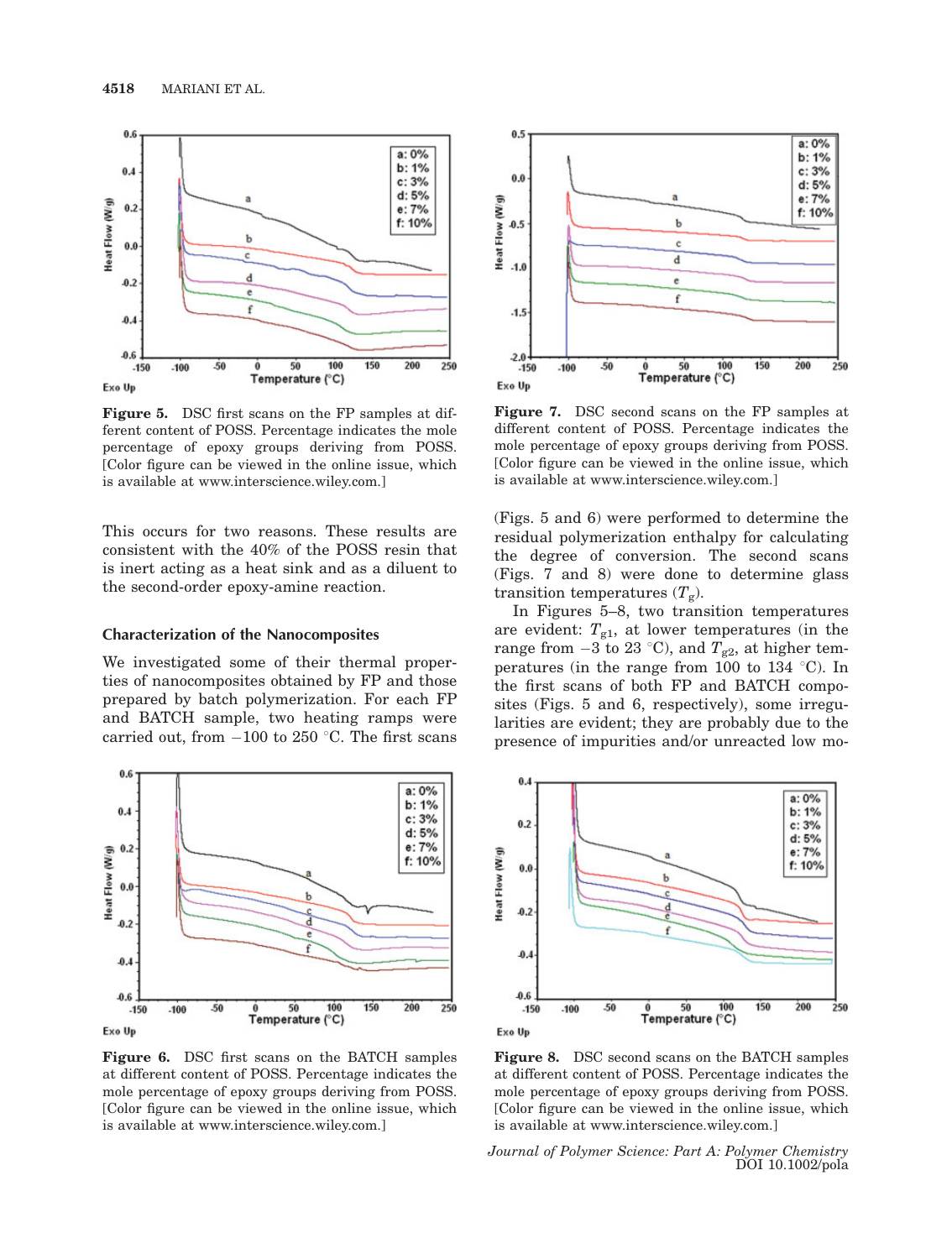| Polymer        | Residual<br>$\Delta H$ (J/g) | Total<br>$\Delta H$ (J/g) | Degree of<br>Conversion $(\%)$ |
|----------------|------------------------------|---------------------------|--------------------------------|
| B <sub>0</sub> | 0                            | $-553.8$                  | 100                            |
| F <sub>0</sub> | 0                            | $-553.8$                  | 100                            |
| B1             | 0                            | $-507.6$                  | 100                            |
| F1             | 0                            | $-507.6$                  | 100                            |
| B <sub>3</sub> | 0                            | $-503.0$                  | 100                            |
| F3             | $\theta$                     | $-503.0$                  | 100                            |
| B <sub>5</sub> | $-2.44$                      | $-522.9$                  | 99.5                           |
| F5             | 0                            | $-522.9$                  | 100                            |
| B7             | $-2.87$                      | $-476.9$                  | 99.4                           |
| F7             | $-2.59$                      | $-476.9$                  | 99.5                           |
| <b>B</b> 10    | $\Omega$                     | $-475.8$                  | 100                            |
| F10            | 0                            | $-475.8$                  | 100                            |

Table 2. Residual Polymerization Enthalpy

lecular weight molecules that act as plasticizers. These irregularities disappear in the second scan (Figs. 7 and 8), since the low molecular weights products can react, thus being included in the polymer chains, or evaporate.

Some differences can be noticed between the scans: (i)  $T_{g1}$  decreases; (ii)  $T_{g2}$  increases. This latter finding can be explained by the total conversion and, more generally, to the possible elimination of low molecular weight products achieved during the first heating. No explanation can be proposed for the corresponding  $T_{g1}$ behavior.

By comparing FP and BATCH nanocomposites, it can be stated that the former show  $T_g$ values that are slightly higher than those obtained by BATCH polymerization. Since these data cannot be explained in terms of different



Figure 9. SEM micrograph of sample B5: (a) SE emission, (b) BS emission.

Journal of Polymer Science: Part A: Polymer Chemistry DOI 10.1002/pola



Figure 10. SEM micrograph of sample F5: (a) SE emission, (b) BS emission.

conversion (see below) and are reproducible, they will be object of future research.

DSC measurements were done to calculate conversion. The results are listed in Table 2, which shows that quantitative yields were obtained independently of the polymerization method. However, it is noteworthy that FP samples were prepared in significantly less time (about 5 min, depending on the composition) than the batch samples (1 h).

Samples prepared by FP and batch polymerization, characterized by various content of POSS (B3 and F3, B5 and F5, B10 and F10), have been examined in detail by scanning electron microscopy (SEM). Figures 9 and 10 compare the micrographs of B5 and F5 by secondary electron emission (SE) and those by back scattering (BS) emission. BS emission allowed us to identify the presence and distribution of Si in



Figure 11. X-ray diffraction pattern of the F5 (a), B5 (b), and of POSS (c) samples.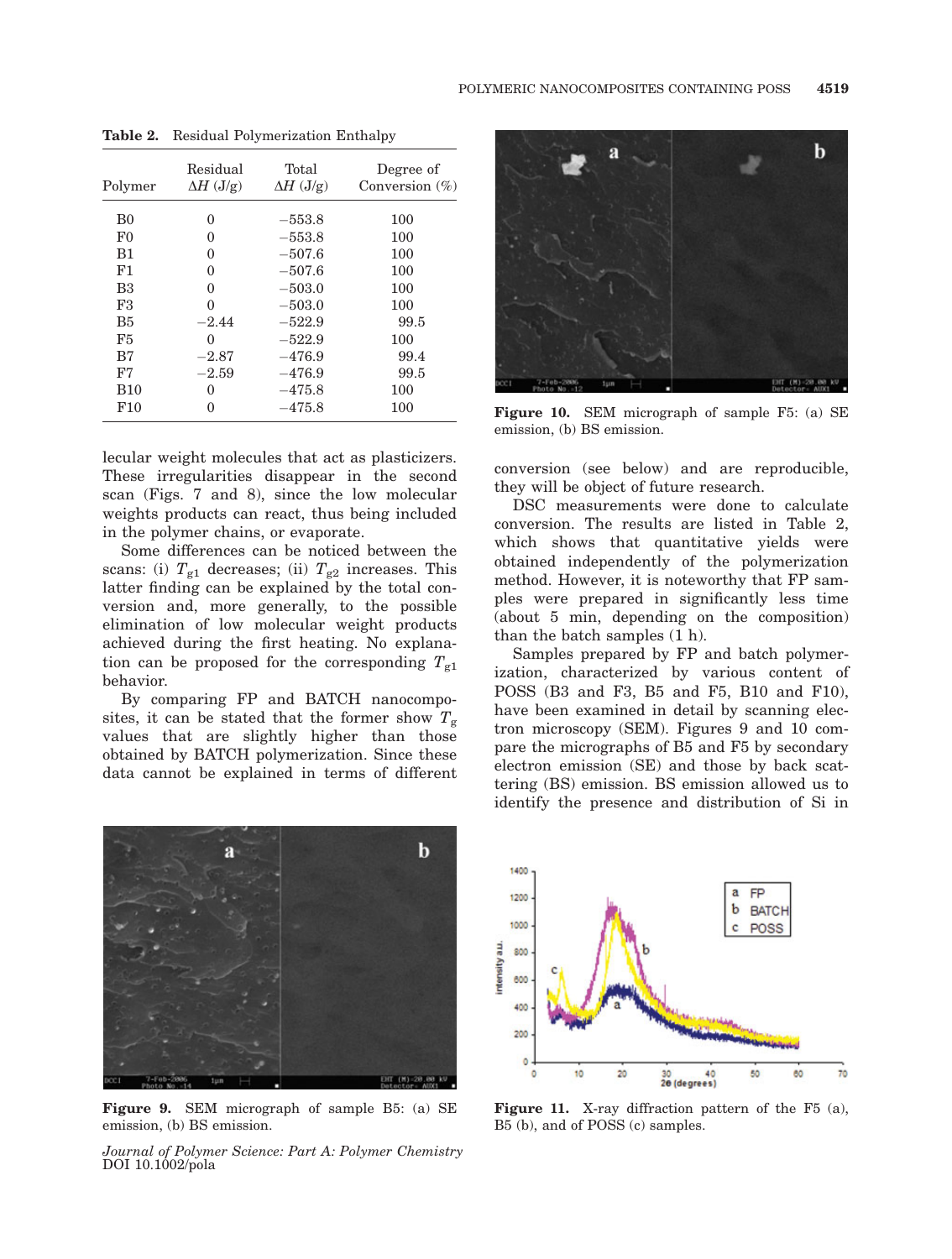the polymer matrix and hence to study POSS dispersion.

As shown in the above figures, independent of the POSS content, in all samples no Si aggregates are present in the composite. Moreover, the inorganic filler seems to be uniformly distributed. Similar results have been obtained analyzing the other mentioned composites. Although more analysis of the Si dispersion is necessary, these findings indicate formation of nanostructured materials. It is relevant to underline that, as far as POSS distribution is concerned, both polymerization methods produced similar materials.

To study the organization of the POSS molecules in the polymer matrix, X-ray measurements were performed. We focused on the characterization of the neat POSS used (Fig. 11, curve c). The low number and the broadness of the peaks of the epoxy silsesquioxane X-ray diffraction pattern demonstrates its low degree of crystallinity and indicates, once again, the low purity of the sample.

Figure 11 shows the X-ray diffraction pattern of the samples B5 (curve b) and F5 (curve a). The comparison of the above spectra with that of the neat POSS indicates that the crystalline peaks at around  $6^{\circ}$  and  $19^{\circ}$  of  $2\theta$  in the composite diffraction patterns are POSS signals.

This finding indicates the presence of POSS aggregates, which maintain their crystalline organization and, due to their small dimension, are not visible by SEM. Nevertheless, it is relevant to point out that a similar crystalline organization of POSS was found also in nanostructured materials, such as nanocomposites based on polyethylene  $(PE)$ ,  $61$  and polyamide 6 (PA6).<sup>62</sup> In these cases, POSS units, incorporated as pendant groups to the PE backbone or as one end of each PA6 chain, turned out to aggregate and crystallize as nanocrystals. On this basis, WAXD characterization has always to be considered in conjunction with SEM analysis.

## **CONCLUSIONS**

We prepared for the first time by frontal polymerization, polymeric nanocomposites containing POSS in an amine-cured epoxy matrix. The POSS molecules contained epoxy groups that were copolymerized with diglycidyl ether of bisphenol A and diethylenetriamine. Samples prepared by frontal polymerization had higher

 $T_{\rm g}$ s than those prepared by batch polymerization at 80 °C. The distribution of the POSS was the same for both types of samples, as revealed by SEM. X-ray analysis indicated the presence of POSS aggregates.

We thank Hybrid Plastics (Hattiesburg, MS) for the POSS-epoxy monomer.

## REFERENCES AND NOTES

- 1. Whitesides, G. M.; Mathias, T. P.; Seto, C. T. Science 1991, 254, 1312.
- 2. Lan, T.; Kaviratan, P. D.; Pinnavaia, T. J Chem Mater 1995, 7, 2144.
- 3. Giannelis, E. P.; Krishnamoorti, R.; Manias, E. Adv Polym Sci 1999, 138, 107.
- 4. Brinker, C.; Scherer, G.; Sol-Gel Science: The Physics and Chemistry of Sol-Gel Processing; Academic: New York, 1990.
- 5. Andrews, M. P.; Najafi, S. I. Crit Rev Opt Sci Technol 1997, 68, 253.
- 6. Wenzel, J. J Non-Cryst Solids 1985, 73, 69.
- 7. Schubert, U.; Huesing, N.; Lorenz, A. Chem Mater 1995, 7, 2010.
- 8. Crivello, J V.; Song, K. Y.; Ghosha, R. Chem Mater 2001, 13, 1932.
- 9. Okada, A.; Usuki, A.; Kurauchi, T.; Kamigaito, O. ACS Symp Ser 1995, 585, 55.
- 10. Yano, K.; Usuki, A. E. P.; Okada, A.; Kurauchi, T.; Kamigaito, O. J Polym Sci Part A: Polym Chem 1993, 31, 2493.
- 11. Schwab, J. J.; Lichtenhan, J. D. Appl Organomet Chem 1998, 12, 707.
- 12. Li, G.; Wang, L.; Ni, H.; Pittman, C. U. J Inorg Organomet Polym 2001, 11, 123.
- 13. Abe, Y.; Gunji, T. Prog Polym Sci 2004, 29, 149.
- 14. Feher, F. J.; Wyndham, K. D.; Baldwin, R. K.; Soulivong, D.; Lichtenhan, J. D.; Ziller, J. W. Chem Commun (Cambridge) 1999, 1289.
- 15. Feher, F. J.; Wyndham, K. D.; Soulivong, D.; Nguyen, F. J Chem Soc Dalton Trans 1999, 9, 1491.
- 16. Lichtenhan, J. D.; Vu, N. Q.; Carter, J. A.; Gilman, J. W.; Feher, F. J. Macromolecules 1993, 26, 2141.
- 17. Lichtenhan, J. D.; Otonari, Y. A.; Carr, M. J. Macromolecules 1995, 28, 8435.
- 18. Haddad, T. S.; Lichtenhan, J. D. J Inorg Organomet Polym 1995, 5, 237.
- 19. Mantz, R. A.; Jones, P. F.; Chaffee, K. P.; Lichtenhan, J. D.; Gilman, J. W.; Ismail, I. M. K.; Burmeister, M. J Chem Mater 1996, 8, 1250.
- 20. Haddad, T. S.; Lichtenhan, J. D. Macromolecules 1996, 29, 7302.
- 21. Zhang, C.; Laine, R. M. J Organomet Chem 1996, 521, 199.

Journal of Polymer Science: Part A: Polymer Chemistry DOI 10.1002/pola